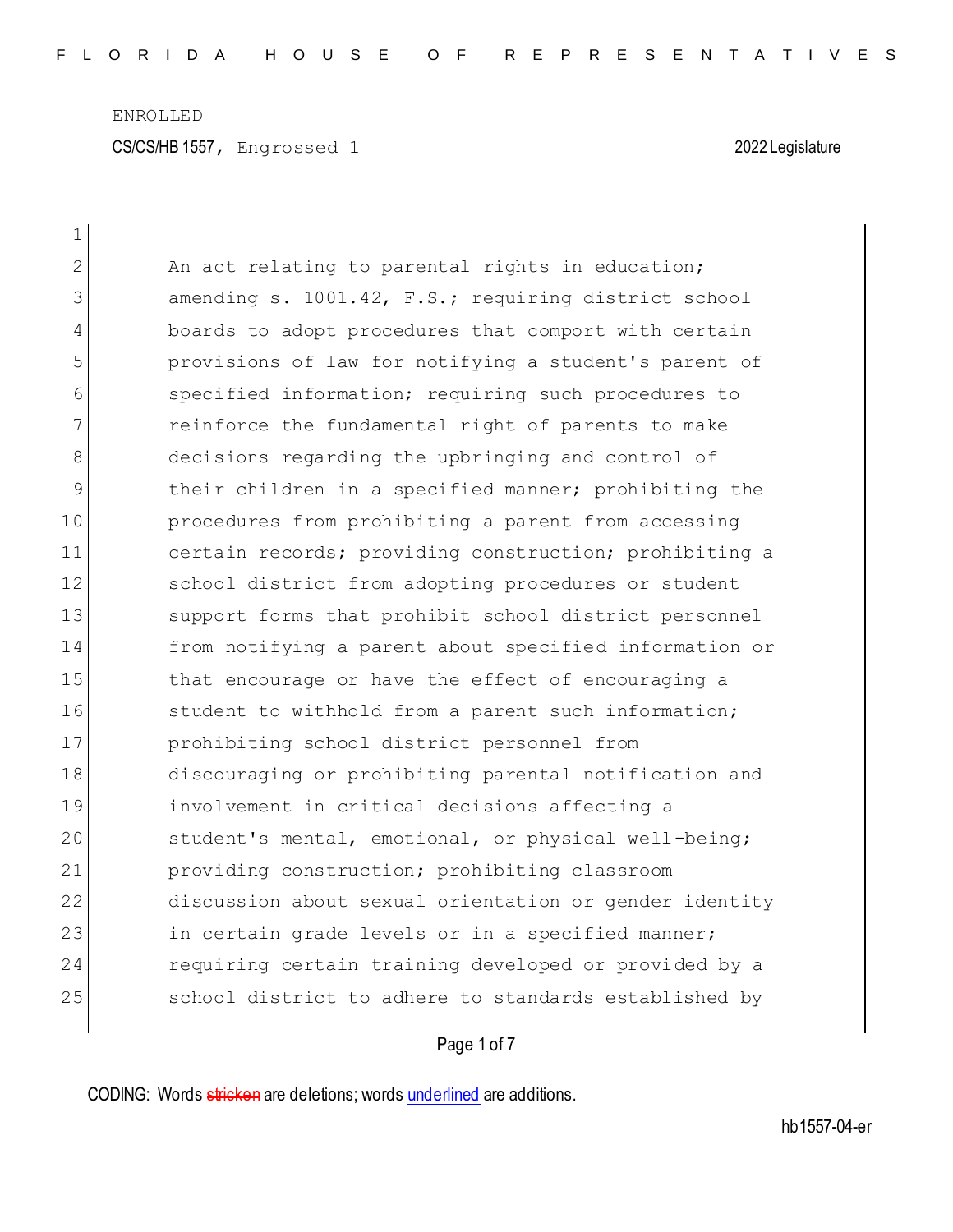ENROLLED CS/CS/HB 1557, Engrossed 1 2022 Legislature

26 the Department of Education; requiring school 27 districts to notify parents of healthcare services and 28 provide parents the opportunity to consent or decline 29 such services; providing that a specified parental 30 consent does not wave certain parental rights; 31 requiring school districts to provide parents with 32 certain questionnaires or health screening forms and 33 obtain parental permission before administering such 34 questionnaires and forms; requiring school districts 35 to adopt certain procedures for resolving specified 36 parental concerns; requiring resolution within a 37 specified timeframe; requiring the Commissioner of 38 Education to appoint a special magistrate for 39 unresolved concerns; providing requirements for the 40 special magistrate; requiring the State Board of 41 Education to approve or reject the special 42 magistrate's recommendation within specified 43 timeframe; requiring school districts to bear the 44 costs of the special magistrate; requiring the State 45 Board of Education to adopt rules; providing 46 requirements for such rules; authorizing a parent to 47 bring an action against a school district to obtain a 48 declaratory judgment that a school district procedure 49 or practice violates certain provisions of law; 50 providing for the additional award of injunctive

## Page 2 of 7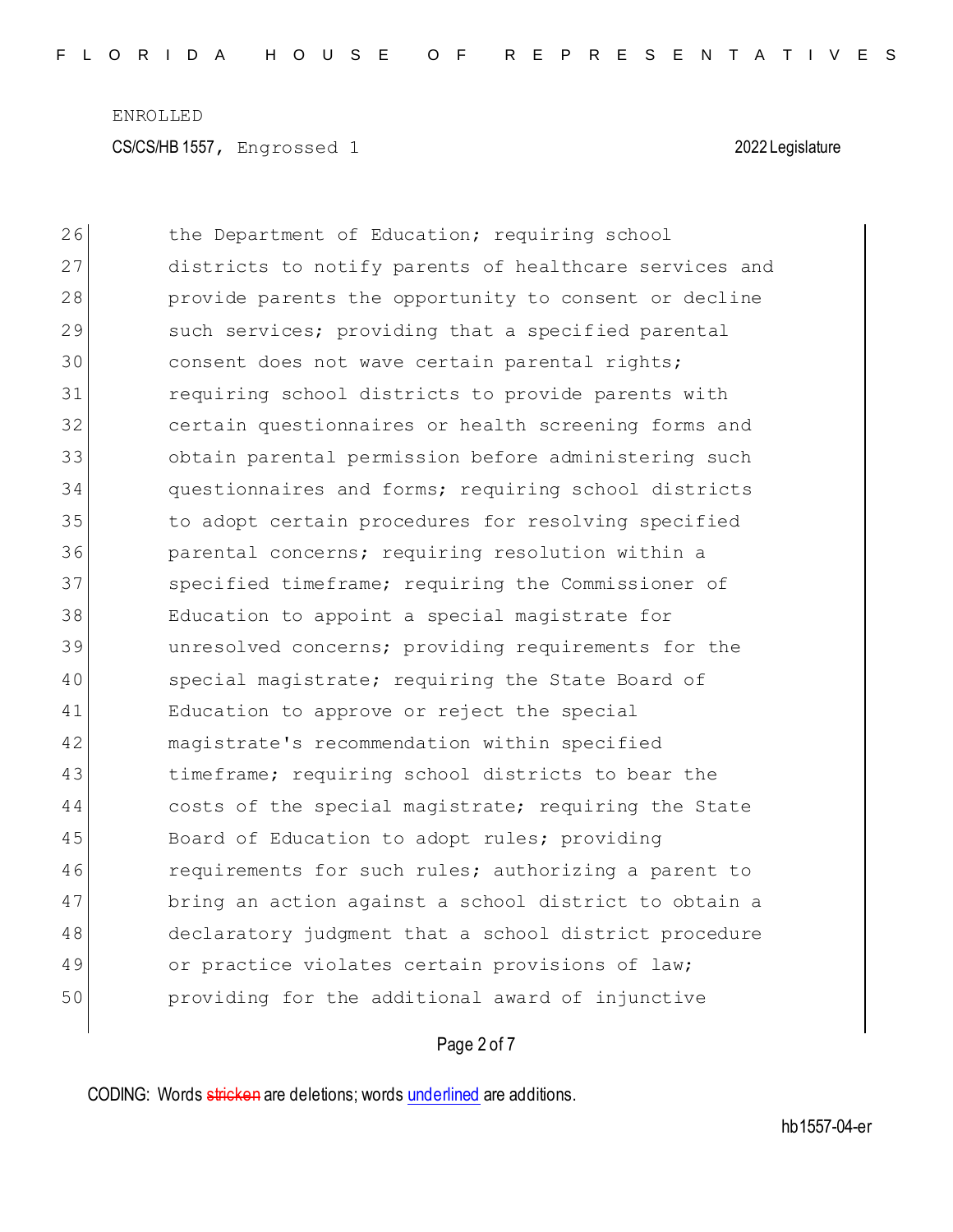CS/CS/HB 1557, Engrossed 1 2022 Legislature

| 51 | relief, damages, and reasonable attorney fees and               |
|----|-----------------------------------------------------------------|
| 52 | court costs to certain parents; requiring school                |
| 53 | district to adopt policies to notify parents of                 |
| 54 | certain rights; providing construction; requiring the           |
| 55 | department to review and update, as necessary,                  |
| 56 | specified materials by a certain date; providing an             |
| 57 | effective date.                                                 |
| 58 |                                                                 |
| 59 | Be It Enacted by the Legislature of the State of Florida:       |
| 60 |                                                                 |
| 61 | Section 1. Paragraph (c) is added to subsection (8) of          |
| 62 | section 1001.42, Florida Statutes, to read:                     |
| 63 | 1001.42 Powers and duties of district school board. - The       |
| 64 | district school board, acting as a board, shall exercise all    |
| 65 | powers and perform all duties listed below:                     |
| 66 | (8)<br>STUDENT WELFARE.-                                        |
| 67 | (c)1. In accordance with the rights of parents enumerated       |
| 68 | in ss. 1002.20 and 1014.04, adopt procedures for notifying a    |
| 69 | student's parent if there is a change in the student's services |
| 70 | or monitoring related to the student's mental, emotional, or    |
| 71 | physical health or well-being and the school's ability to       |
| 72 | provide a safe and supportive learning environment for the      |
| 73 | student. The procedures must reinforce the fundamental right of |
| 74 | parents to make decisions regarding the upbringing and control  |
| 75 | of their children by requiring school district personnel to     |
|    |                                                                 |

## Page 3 of 7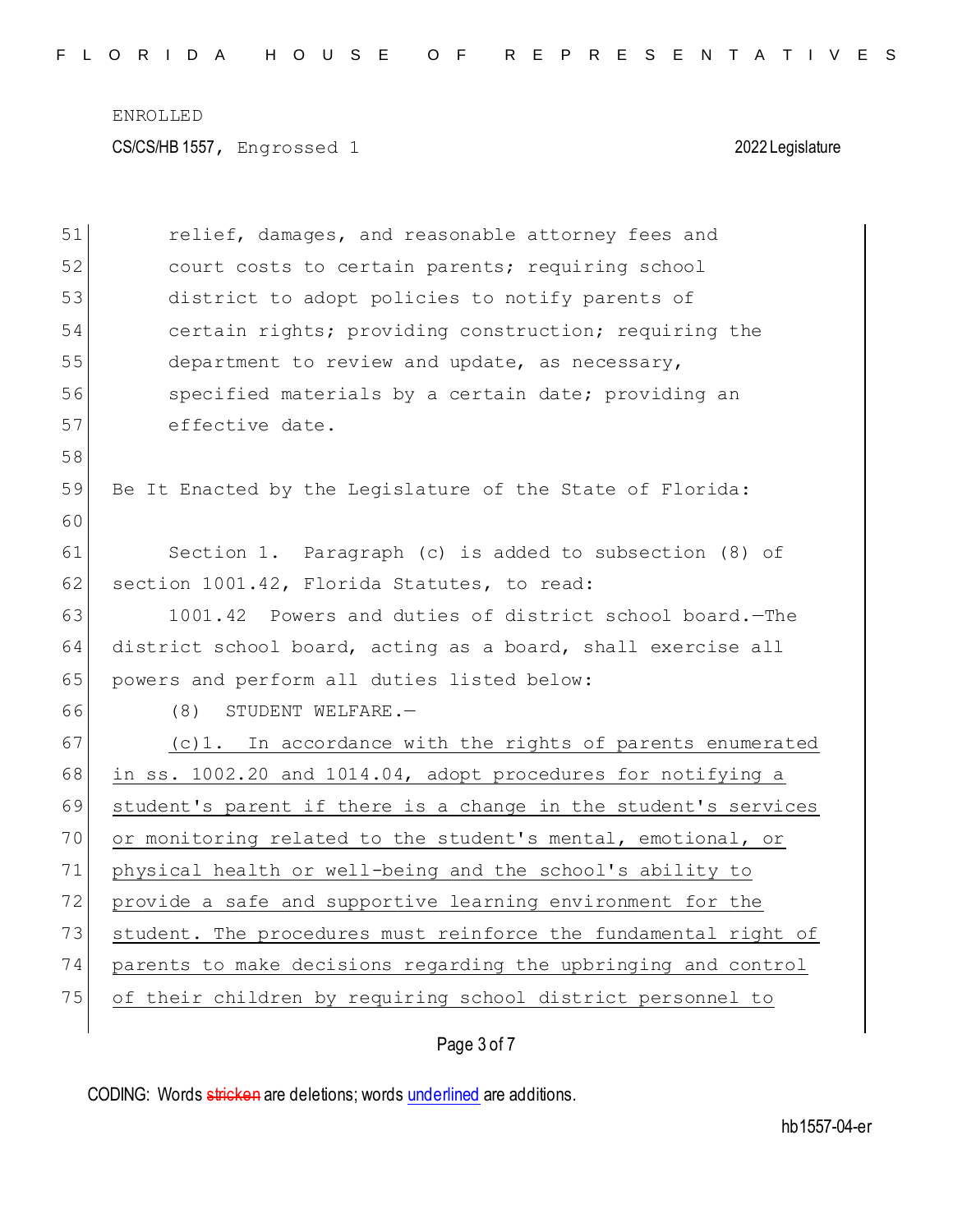CS/CS/HB 1557, Engrossed 1 2022 Legislature

| 76  | encourage a student to discuss issues relating to his or her     |
|-----|------------------------------------------------------------------|
| 77  | well-being with his or her parent or to facilitate discussion of |
| 78  | the issue with the parent. The procedures may not prohibit       |
| 79  | parents from accessing any of their student's education and      |
| 80  | health records created, maintained, or used by the school        |
| 81  | district, as required by s. 1002.22(2).                          |
| 82  | 2. A school district may not adopt procedures or student         |
| 83  | support forms that prohibit school district personnel from       |
| 84  | notifying a parent about his or her student's mental, emotional, |
| 85  | or physical health or well-being, or a change in related         |
| 86  | services or monitoring, or that encourage or have the effect of  |
| 87  | encouraging a student to withhold from a parent such             |
| 88  | information. School district personnel may not discourage or     |
| 89  | prohibit parental notification of and involvement in critical    |
| 90  | decisions affecting a student's mental, emotional, or physical   |
| 91  | health or well-being. This subparagraph does not prohibit a      |
| 92  | school district from adopting procedures that permit school      |
| 93  | personnel to withhold such information from a parent if a        |
| 94  | reasonably prudent person would believe that disclosure would    |
| 95  | result in abuse, abandonment, or neglect, as those terms are     |
| 96  | defined in s. 39.01.                                             |
| 97  | 3. Classroom instruction by school personnel or third            |
| 98  | parties on sexual orientation or gender identity may not occur   |
| 99  | in kindergarten through grade 3 or in a manner that is not age-  |
| 100 | appropriate or developmentally appropriate for students in       |
|     | Page 4 of 7                                                      |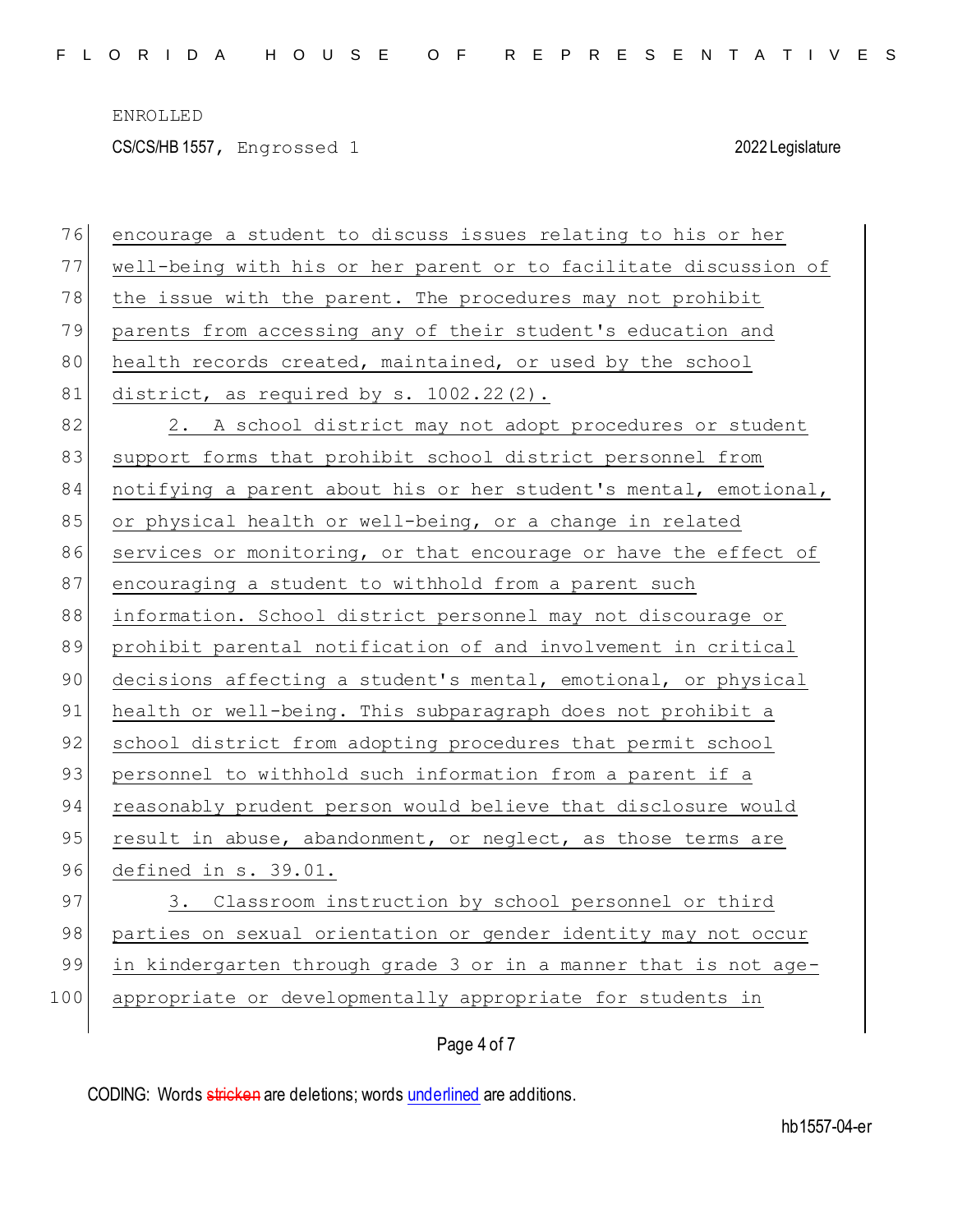CS/CS/HB 1557, Engrossed 1 2022 Legislature

| 101 | accordance with state standards.                                 |
|-----|------------------------------------------------------------------|
| 102 | 4. Student support services training developed or provided       |
| 103 | by a school district to school district personnel must adhere to |
| 104 | student services guidelines, standards, and frameworks           |
| 105 | established by the Department of Education.                      |
| 106 | 5. At the beginning of the school year, each school              |
| 107 | district shall notify parents of each healthcare service offered |
| 108 | at their student's school and the option to withhold consent or  |
| 109 | decline any specific service. Parental consent to a health care  |
| 110 | service does not waive the parent's right to access his or her   |
| 111 | student's educational or health records or to be notified about  |
| 112 | a change in his or her student's services or monitoring as       |
| 113 | provided by this paragraph.                                      |
| 114 | 6. Before administering a student well-being questionnaire       |
|     |                                                                  |
| 115 | or health screening form to a student in kindergarten through    |
| 116 | grade 3, the school district must provide the questionnaire or   |
| 117 | health screening form to the parent and obtain the permission of |
| 118 | the parent.                                                      |
| 119 | 7. Each school district shall adopt procedures for a             |
| 120 | parent to notify the principal, or his or her designee,          |
| 121 | regarding concerns under this paragraph at his or her student's  |
| 122 | school and the process for resolving those concerns within 7     |
| 123 | calendar days after notification by the parent.                  |
| 124 | a. At a minimum, the procedures must require that within         |
| 125 | 30 days after notification by the parent that the concern        |

Page 5 of 7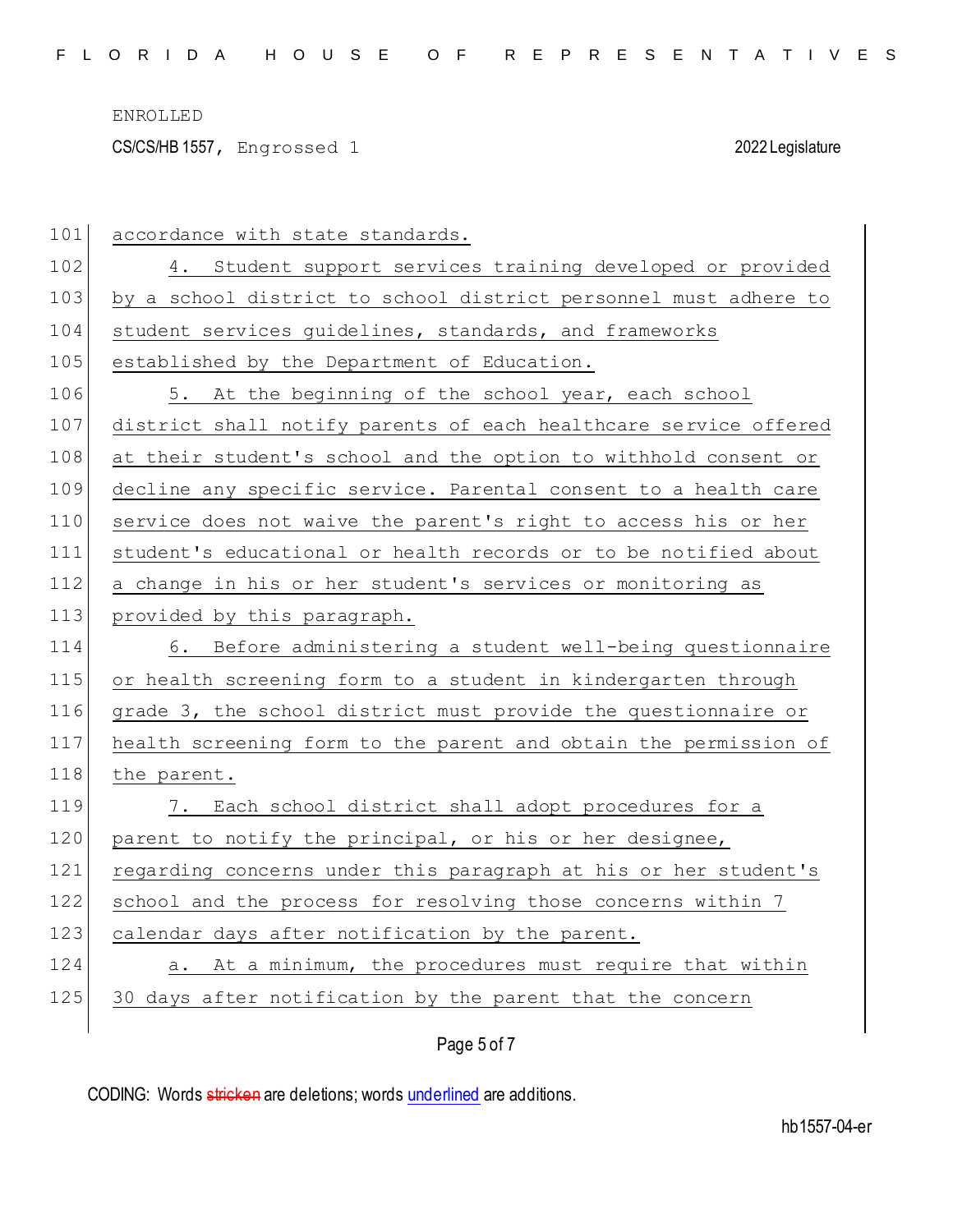CS/CS/HB 1557, Engrossed 1 2022 Legislature

| 126 | remains unresolved, the school district must either resolve the  |
|-----|------------------------------------------------------------------|
| 127 | concern or provide a statement of the reasons for not resolving  |
| 128 | the concern.                                                     |
| 129 | b. If a concern is not resolved by the school district, a        |
| 130 | parent may:                                                      |
| 131 | Request the Commissioner of Education to appoint a<br>( I )      |
| 132 | special magistrate who is a member of The Florida Bar in good    |
| 133 | standing and who has at least 5 years' experience in             |
| 134 | administrative law. The special magistrate shall determine facts |
| 135 | relating to the dispute over the school district procedure or    |
| 136 | practice, consider information provided by the school district,  |
| 137 | and render a recommended decision for resolution to the State    |
| 138 | Board of Education within 30 days after receipt of the request   |
| 139 | by the parent. The State Board of Education must approve or      |
| 140 | reject the recommended decision at its next regularly scheduled  |
| 141 | meeting that is more than 7 calendar days and no more than 30    |
| 142 | days after the date the recommended decision is transmitted. The |
| 143 | costs of the special magistrate shall be borne by the school     |
| 144 | district. The State Board of Education shall adopt rules,        |
| 145 | including forms, necessary to implement this subparagraph.       |
| 146 | (II) Bring an action against the school district to obtain       |
| 147 | a declaratory judgment that the school district procedure or     |
| 148 | practice violates this paragraph and seek injunctive relief. A   |
| 149 | court may award damages and shall award reasonable attorney fees |
| 150 | and court costs to a parent who receives declaratory or          |
|     |                                                                  |

## Page 6 of 7